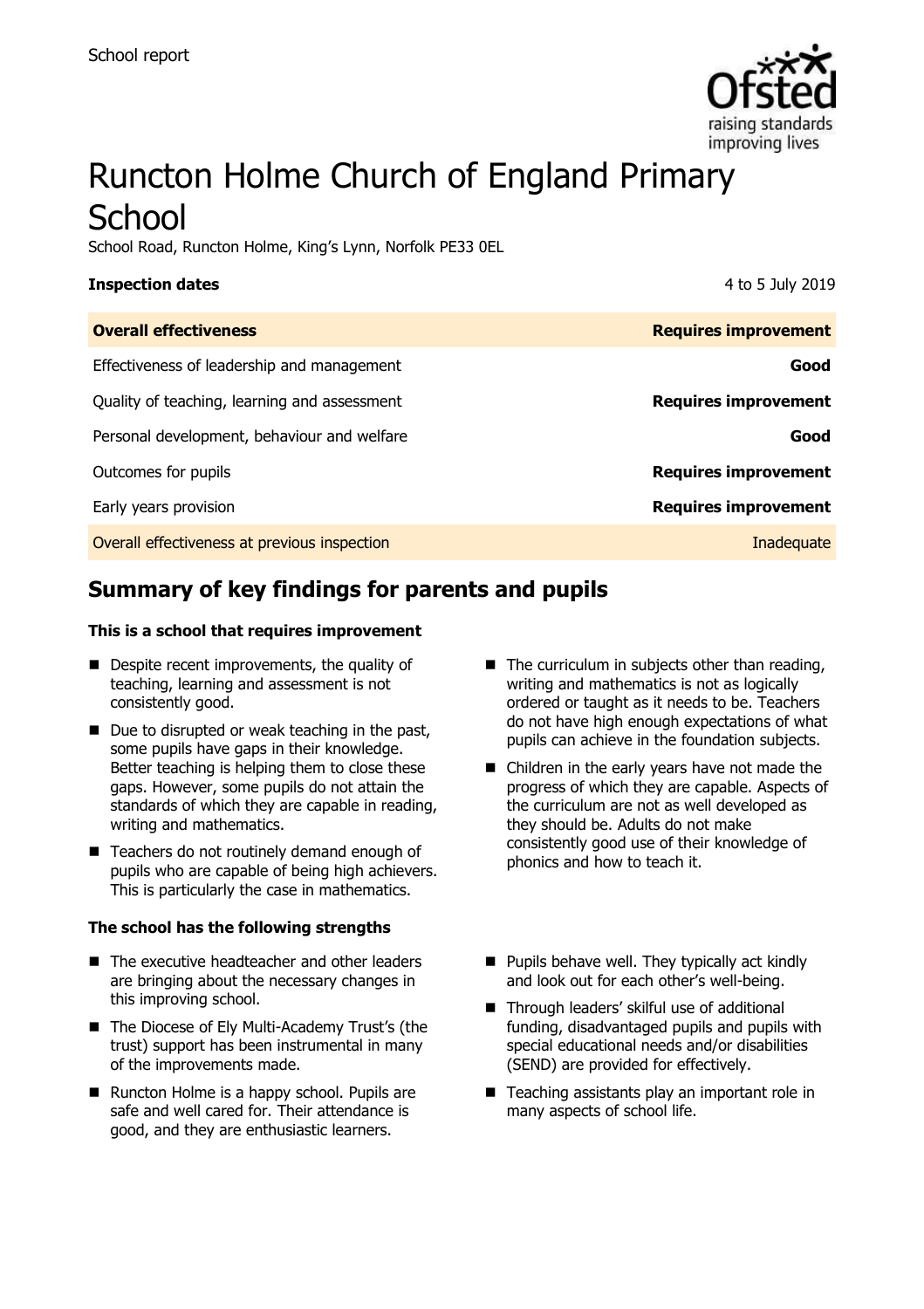

# **Full report**

In accordance with section 13(4) of the Education Act 2005, Her Majesty's Chief Inspector is of the opinion that the school no longer requires special measures.

### **What does the school need to do to improve further?**

- Improve the quality of teaching, learning and assessment by:
	- making sure that teachers have equally high expectations of what pupils can achieve in foundation subjects
	- equipping teachers with the necessary strategies so that they routinely demand more of pupils who are capable of reaching greater depth and higher standards, particularly in mathematics.
- Improve outcomes for pupils by:
	- making sure that pupils close gaps in their knowledge and understanding more quickly
	- increasing the number of pupils who are working at greater depth in reading, writing and mathematics.
- Improve the quality of leadership and management by reviewing and making appropriate amendments to the curriculum in subjects other than reading, writing and mathematics.
- Improve the early years by:
	- increasing the proportion of children who make at least good progress from their individual starting points
	- making sure that all adults make effective use of their knowledge of phonics and how to teach it
	- ensuring that the curriculum for each area of learning is coherently planned and delivered.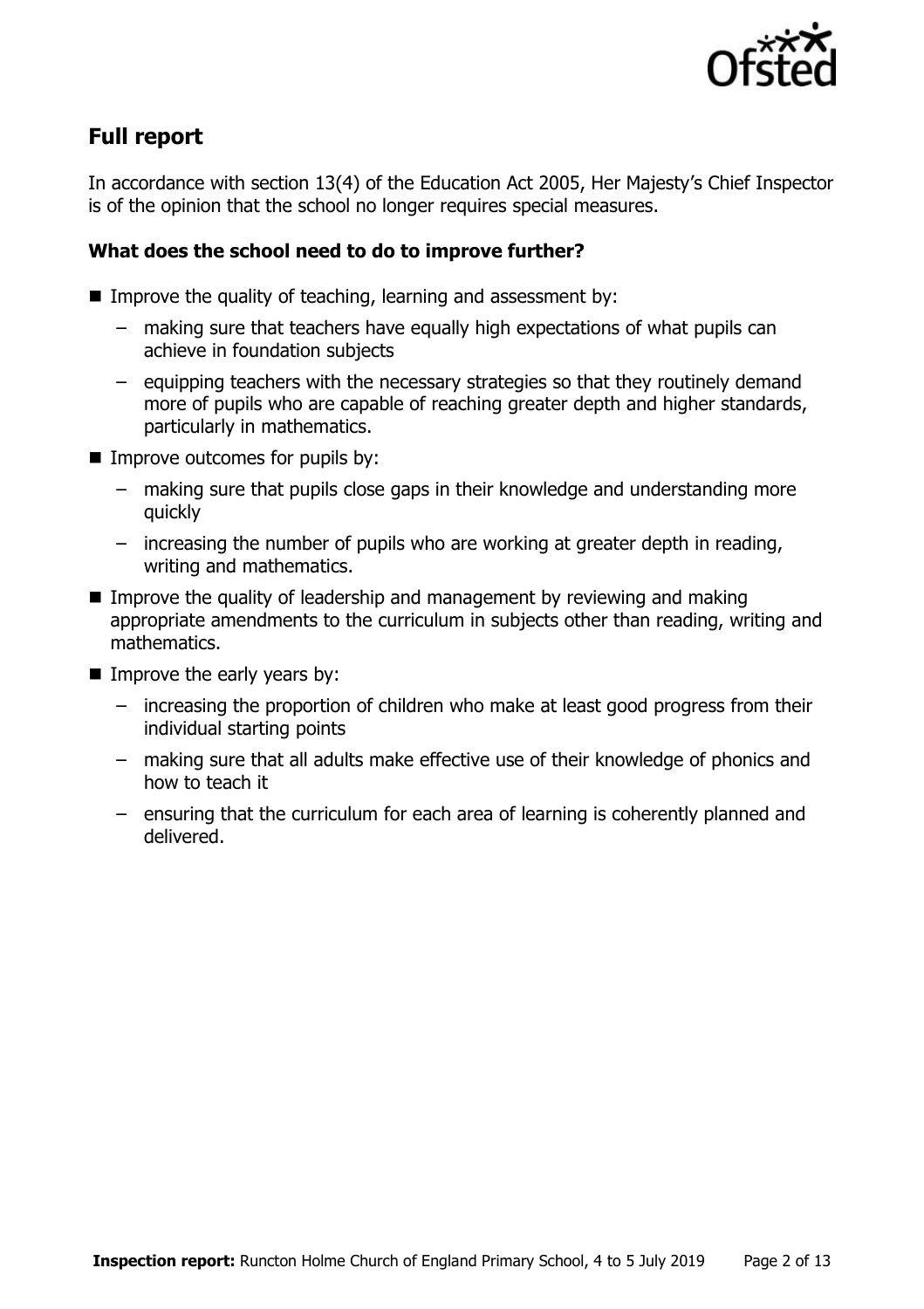

# **Inspection judgements**

#### **Effectiveness of leadership and management Good**

- The executive headteacher is unwavering in her commitment to improve the quality of education. With enthusiastic support from staff, she is making the necessary changes to many aspects of the school's work. During a period of considerable change, staff have preserved the school's caring, happy atmosphere. Consequently, Runcton Holme is an improving school in which pupils are looked after well and develop confidence in their learning and play.
- Leaders, including those responsible for governance, have an accurate grasp of what works well and what needs to be done better. They use this information to set the right priorities for improvement and they check the progress towards these priorities thoroughly. As a result, pupils are making better, but not yet good, progress in each key stage.
- Through her clarity of expectations and the right balance of monitoring, support and challenge, the headteacher has eradicated inadequate teaching practices. With goodquality support from the trust, and despite recent instability in staffing, the quality of teaching, learning and assessment has improved. Teaching is stronger in reading, writing and mathematics. However, more work needs to be done for the quality of teaching, learning and assessment to be consistently good.
- Middle leadership is increasingly effective. Leaders of English, mathematics, the early years and SEND are playing an important role in improving the quality of teaching, learning and assessment in their areas of responsibility. They rightly take stock of what needs to be done and take the correct actions to bring about improvement. Leaders make use of good-quality training, often provided by the trust, to support staff to develop their practice. This is evident, for example, in the improvements made to the teaching of reading and writing.
- Leaders make good use of the funding to support disadvantaged pupils. Adults know pupils' barriers to learning and help them to overcome these barriers. For example, through carefully chosen support, disadvantaged pupils have developed their literacy knowledge and skills considerably. This is helping pupils to have access to the rest of the curriculum more easily and make bigger strides in their learning.
- Pupils with SEND are effectively provided for. Adults identify pupils' needs quickly and make sure that they are given the right help. Leaders carefully check the progress that pupils with SEND make and, where appropriate, adjust the support that they receive. Parents are important partners in this decision-making process. They explained how much their children had grown in confidence due to the care and guidance of adults in the school.
- In addition to offering skilful support for pupils who need it, teaching assistants play a central role in many aspects of school life. In a year in which there has been staffing instability, they have been an important factor in the maintenance of the school's caring, positive ethos. Teaching assistants also make a wholehearted contribution to the school's enrichment programme.
- Staff are justifiably proud of the range of enrichment activities that pupils have access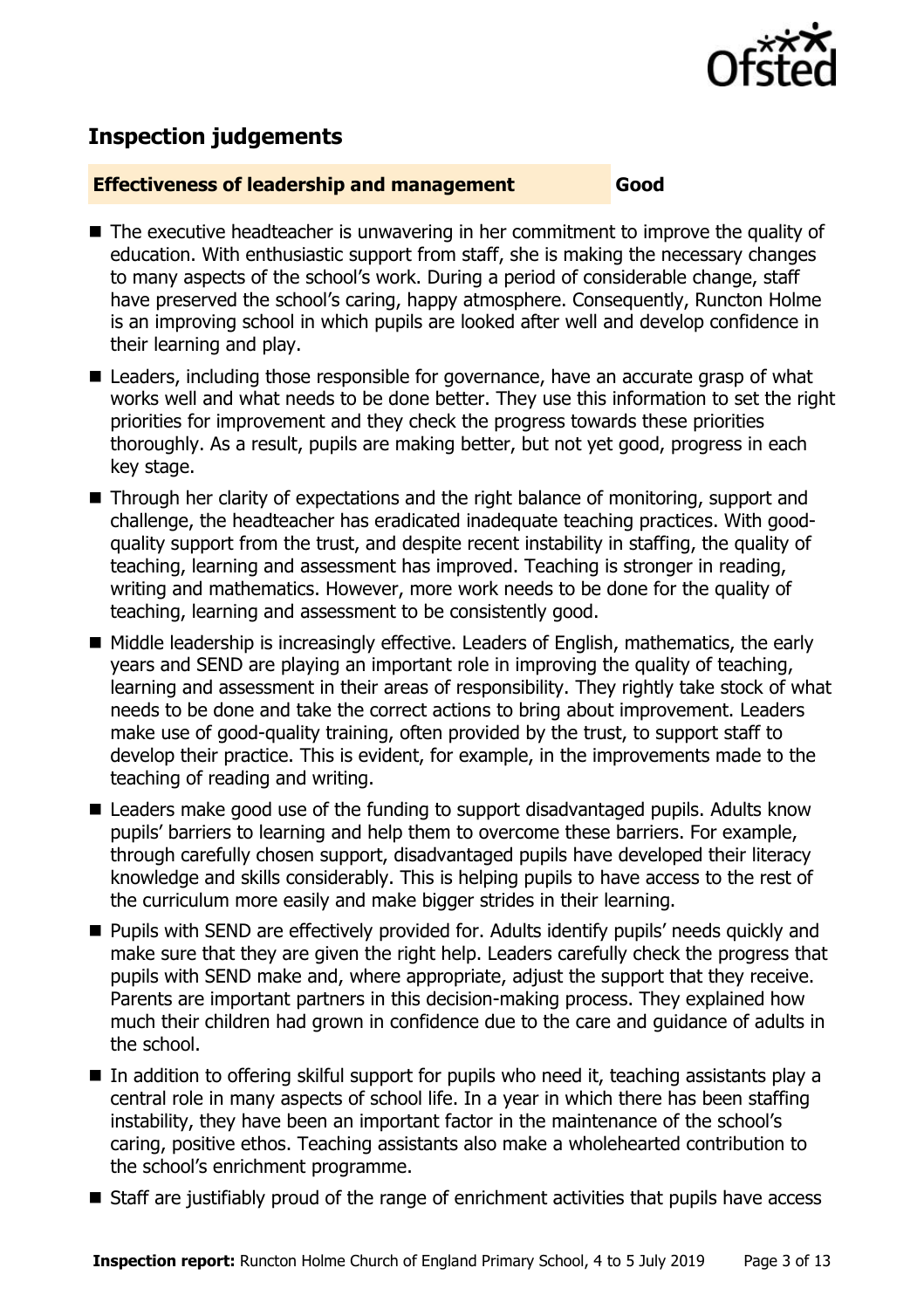

to. Adults run clubs based on sport, music, the arts and design. Every pupil has regularly attended at least of one of the school's clubs. Pupils also take part in enrichment activities alongside pupils from other schools in the trust.

- Leaders have ensured that pupils have access to a curriculum that is appropriately broad and balanced. Pupils have opportunities to develop their creative skills, scientific knowledge, and understanding of the world around them through topics such as 'Light', the Greeks and the Vikings. Teachers, who each have responsibility for more than one subject, are working alongside the executive headteacher to make changes to what is taught in subjects other than reading, writing and mathematics. They are rightly seeking to ensure that the curriculum has more coherence in the foundation subjects. However, this work is at an early stage of development.
- The physical education (PE) and sport premium is used to good effect. The PE leader models the enthusiasm she expects of pupils and staff, who respond admirably. Pupils have access to an excellent range of sporting activities, such as daily running, squash, badminton, basketball, speed-stacking and frisbee. They explained how much they enjoy taking part in these activities and do so with great enthusiasm and camaraderie.
- The trust has a detailed understanding of the quality of education and provides expert support when it is needed. The trust's support is having an increasing impact on the rate of improvement evident in the school. For example, the executive headteacher makes judicious use of the trust's school effectiveness officers (SEOs). Because of the SEOs' work, teachers are more knowledgeable and effective when teaching reading, writing and mathematics.
- Parents, some of whom expressed frustration at the staffing instability this year, are warm in their praise of the changes that are being made. They spoke of their appreciation of the improved communication and also of the level of care the school affords to its pupils.

#### **Governance of the school**

- Governance is effective.
- Historically, leaders have found it difficult to recruit governors to the local governing body. To counter this, the trust has developed a shared model of governance. This helps the trust remain true to its commitment to sustaining a local voice in governing the school.
- The trust assumes responsibility for aspects of finance, human resources and estates. Members of the local governing body hold leaders to account for, among other things, safeguarding, outcomes for pupils and the quality of teaching, learning and assessment. The governing body reports its findings to the trust.
- Governors and members of the trust carry out regular visits to check the quality of education. Making use of the evidence gathered from these visits, they provide suitable challenge to the executive headteacher and her staff. The trust is rightly training newer members of the local governing body so that they are better placed to play their full part in this process.
- Governors maintain a clear oversight of how effectively leaders spend additional funding to support disadvantaged pupils and pupils with SEND.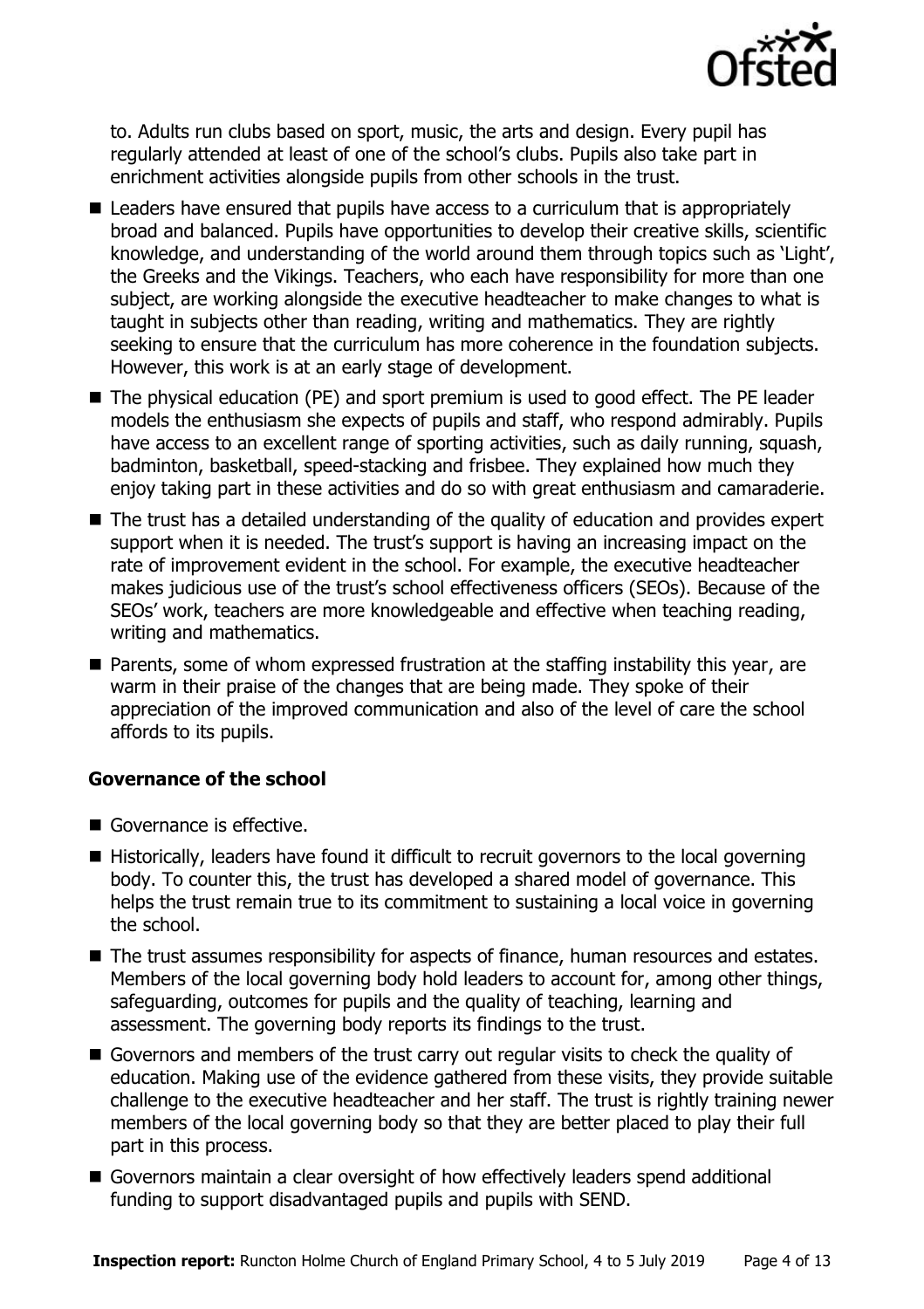

### **Safeguarding**

- The arrangements for safeguarding are effective. Leaders invite external scrutiny of these arrangements and, where necessary, act on the findings.
- Pupils are safe and explained that they feel safe. Pupils say that adults are always there for them and that they 'do all they can to make sure we are safe'. Pupils explained that, if they were anxious or concerned, they would be confident to speak with an adult at the school.
- Leaders make sure that pupils have an age-appropriate awareness of how to stay safe in a variety of settings. Pupils are taught about being safe when using the internet and mobile devices. They confidently explained why it is important not to share personal details when online.
- Staff are well trained and know that safeguarding 'is all of our responsibility'. Adults are vigilant in fulfilling this responsibility. They are alert to the small changes in a pupil's behaviour that indicate that they may be vulnerable or at risk. Staff know the systems and processes for identifying and reporting concerns, including those relating to the criminal activities of gangs, known as 'county lines'.
- Leaders' carefully kept records demonstrate that they act appropriately when a pupil and their family need extra help and support. Where more specialist support may be needed, leaders seek and act on advice from external experts.
- Those responsible for governance ensure that leaders carry out the necessary checks on adults who work at, or are regular visitors to, the school. The school's record of these checks is well maintained.

#### **Quality of teaching, learning and assessment Requires improvement**

- The quality of teaching, learning and assessment is improving, and inadequate teaching has been eradicated. However, it still varies too much across subjects and key stages. Even though pupils are closing gaps in their knowledge and learning brought about by disrupted teaching in the past, they are not yet making the progress of which they are capable.
- Teachers make effective use of what they know about pupils' prior attainment to plan learning that is closely matched to different ability groups. However, teachers are not as adept at implementing and adapting these activities in lessons. As a result, some pupils complete work that is too easy or hard for them. This is particularly the case in mathematics.
- Teachers are not consistently using their subject knowledge of mathematics to move pupils on in their learning in a timely way. This is because teachers are still developing their confidence and effectiveness in providing pupils with appropriately timed opportunities to practise their reasoning skills. Teachers do not routinely demand enough of potentially high achieving pupils.
- Evidence from lesson visits, discussions with staff and a scrutiny of pupils' books demonstrates that the quality of teaching, learning and assessment in subjects other than English and mathematics is too uneven. Teachers' expectations of what pupils can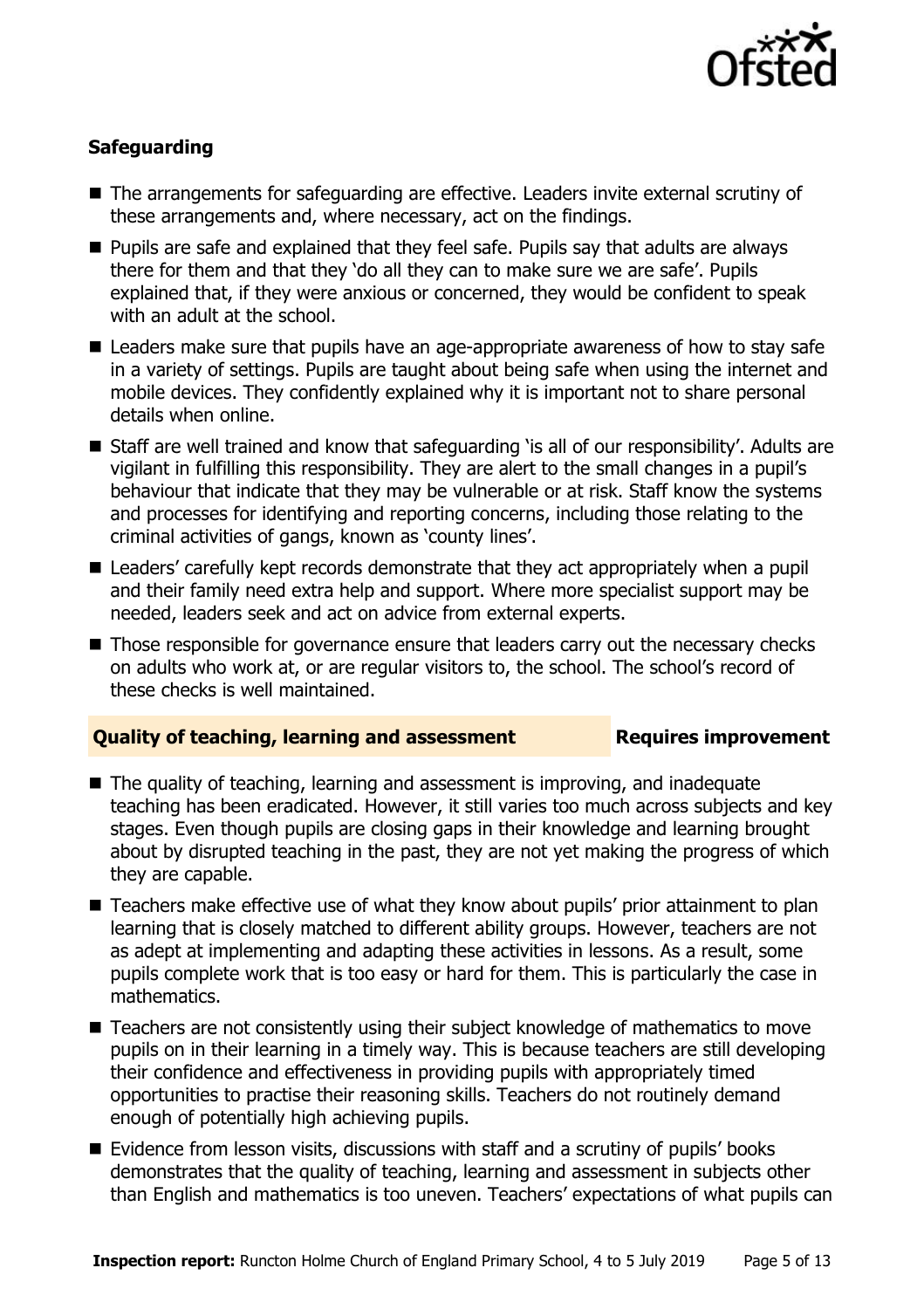

achieve and how they present their work are not consistently high enough.

- The teaching of reading is improving in both key stages. Adults follow the school's clearly organised approach to the teaching of reading. Pupils know how to decode words and sound out words that are unfamiliar to them. They do so, not only in English lessons, but also when reading for pleasure. Teachers use questions well and encourage pupils to think more deeply and demonstrate their understanding of the texts that they are studying. Inspection evidence supports parents' views that pupils develop a love of, and greater confidence in, reading.
- Because of the training that they have received, teachers are more confident and skilled in teaching writing. For example, they provide pupils with precise targets that they need to meet in each piece of work. Pupils are clear about what is expected of them and they are making better progress in their writing.
- Teaching assistants play their full role in helping pupils who need additional support. Through adults' sometimes subtle, and sometimes more direct, support, pupils gain in confidence and self-discipline in their learning.
- Relationships in lessons are respectful and good humoured. Adults have created an environment in which pupils are happy to learn, have a go and make mistakes. Where teachers offer precise guidance on pupils' work, in line with the school's accepted practice, pupils make improvements to their work.
- Reflecting the focus of leaders' improvement work, the quality of teaching is better. Where practice is strongest, teachers have: high expectations; make good use of their detailed subject knowledge; provide pupils with stimulating and challenging activities; make skilful use of questioning; and move pupils on in their learning in a timely way.

#### **Personal development, behaviour and welfare Good**

#### **Personal development and welfare**

- The school's work to promote pupils' personal development and welfare is good.
- Adults use their detailed knowledge of each pupil's needs and capabilities to ensure that their well-being is very effectively provided for. Pupils, including those in need of extra help, become more self-assured when working with their classmates and adults. Over the course of the inspection, several parents voiced their appreciation for the quality of care provided by staff.
- Through the school's improvement group, many pupils contribute to decision-making processes about how to develop the school environment. Pupils also have opportunities to assume positions of responsibility, such as school council members and lunchtime leaders. Consequently, pupils develop their knowledge of democracy and confidence in working with others. This is helping to prepare pupils effectively for life in modern Britain.
- Pupils understand the different forms that bullying can take and are aware of its upsetting consequences. They were adamant that little bullying takes place in their school and, if it did happen, adults would sort it out quickly and successfully.
- Leaders ensure that pupils' spiritual, moral, cultural and social development is provided for well through the curriculum, assemblies and the enrichment programme. One pupil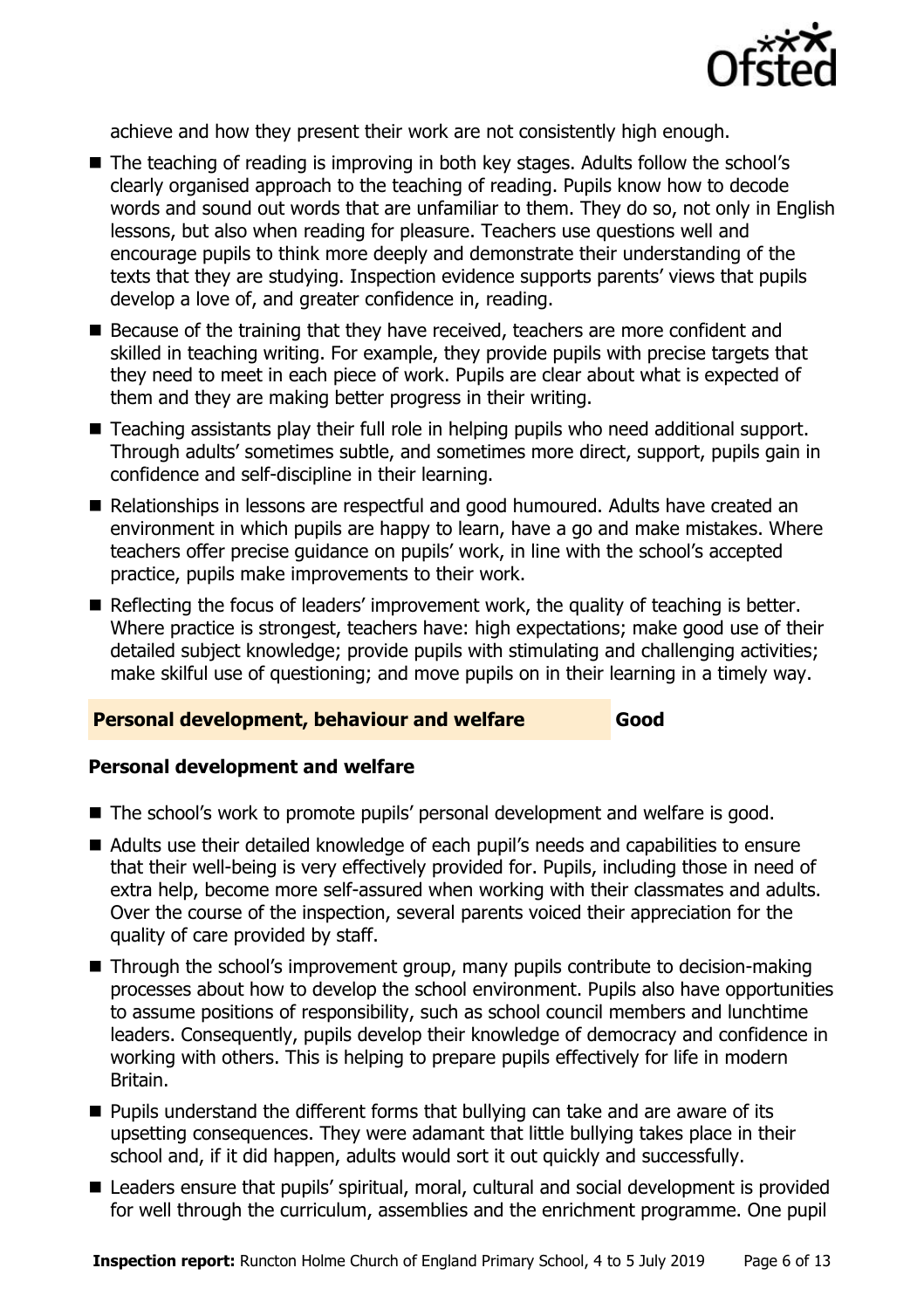

aptly summarised his school friends' understanding of why it is important to learn about different faiths and cultures in saying, 'It is important so that we can respect people for who they are.'

■ Leaders place particular emphasis on developing pupils' knowledge and understanding of healthy lifestyles, including mental health and well-being and diet. For example, pupils enthusiastically explained the benefits of the healthy meal they were preparing in the well-attended after-school cooking club.

### **Behaviour**

- The behaviour of pupils is good.
- Pupils know and understand the rules and that they are there to protect pupils and make school an orderly and happy place.
- Pupils are well behaved in lessons. They are enthusiastic learners who more often than not respond in a swift, good-natured way to adults' instructions. Pupils are cooperative and work collaboratively together. They are not afraid to have a go and make mistakes in their learning. One pupil summed up the sentiments of others in the comment, 'We know that it is ok to get things wrong as teachers help us put them right.'
- Lunch in the school hall is a sociable time. Pupils play kindly together at breaktime and lunchtime. They mix well across the age groups and with adults.
- Pupils who find it hard to make the correct choices are effectively supported and have made considerable improvements in their behaviour and social interactions.
- Pupils' attendance is in line with that found nationally. Very few pupils are persistently absent. No groups are disadvantaged by low attendance.
- $\blacksquare$  In lessons where learning is not as accurately pitched to their needs and interests, some pupils' attention wavers and they become distracted.

#### **Outcomes for pupils Requires improvement**

- Pupil numbers are very small. Therefore, the performance of each cohort cannot be reported without identifying individuals.
- Pupils did not make the individual progress they were capable of in reading, writing and mathematics across key stage 2 in 2018. Because the quality of teaching, learning and assessment is better, pupils are making stronger progress and achieving higher standards. However, despite these improvements, some pupils, including those with the potential to be high achievers, have not fully made up gaps in their learning. Therefore, outcomes for pupils requires improvement.
- $\blacksquare$  The progress that pupils make in reading, writing and mathematics across key stage 1 has not been as strong as it should have been over the past 18 months. Pupils' progress is improving quickly across this key stage. However, such are the gaps in some pupils' knowledge, they are not yet working at the standard expected for their age and ability.
- The proportion of pupils achieving the expected standard in the phonics screening test over the past two years has been in line with that found nationally.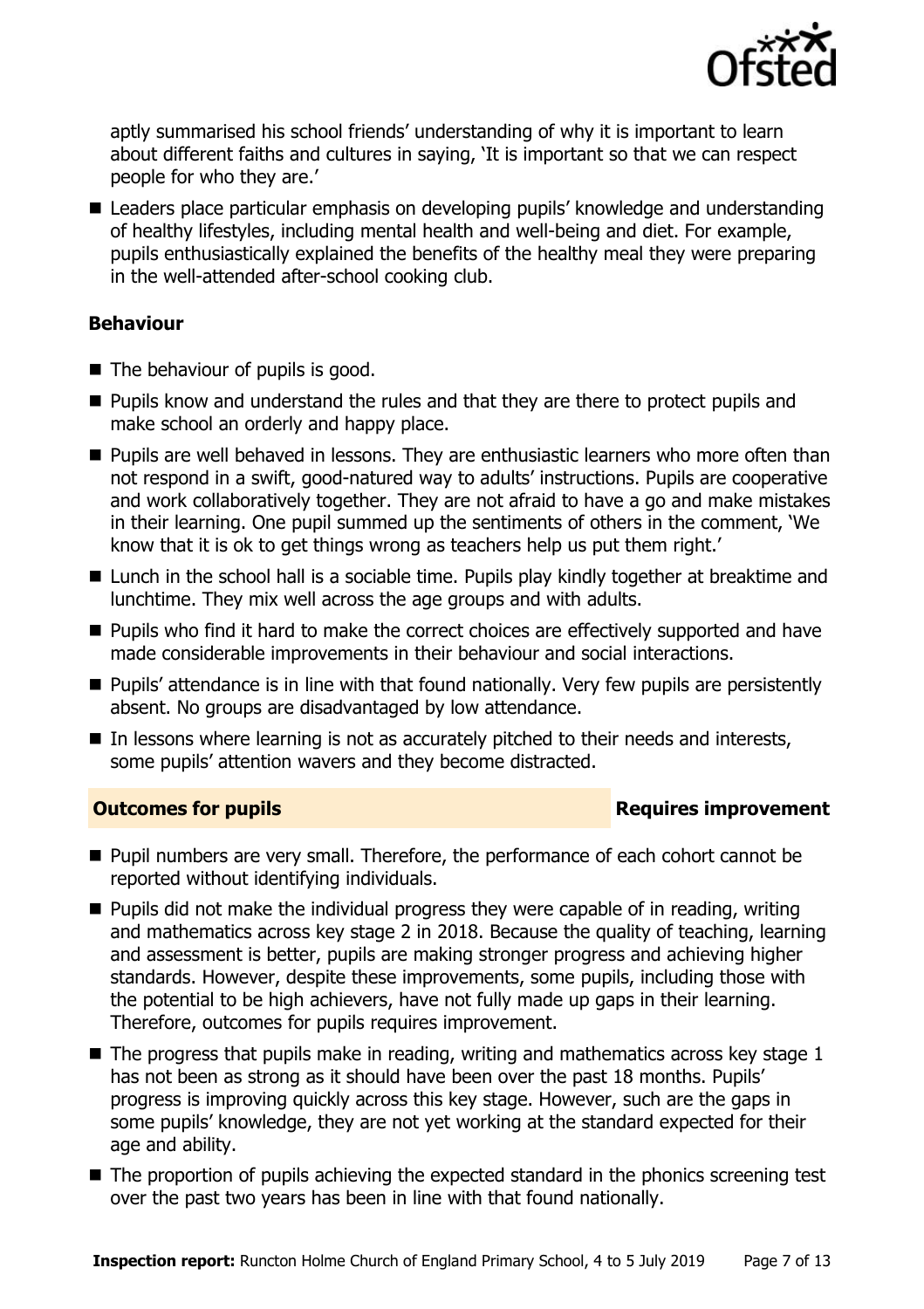

- Pupils in need of additional support are making similar or better progress to that of their classmates, often from very low starting points. This is because they are provided for well.
- The progress that pupils make in subjects other than English and mathematics is too patchy. This is because the quality of teaching, learning and assessment is too uneven.

#### **Early years provision Requires improvement**

- Children have not made the progress that they should have over the past two years. As the quality of teaching, learning and assessment is improving current children are making better, but not consistently good, progress. Children are increasingly well prepared for Year 1. They are making better strides in developing their reading, writing and number skills.
- The early years is enthusiastically and effectively led. The leader is fiercely ambitious for all children in her care. She knows the changes that need to be made so that children have access to a good quality of education. Making use of support from the trust, the leader is taking decisive action to bring about necessary improvements. However, much of this work is in its infancy and has not had time to have its full impact on the quality of education.
- The leader considers that 'being involved in stories is the gateway to understanding our world'. In the short time that she has been in post, she has made sure that the development of early reading and storytelling are central in children's learning. Children respond enthusiastically. They are becoming inquisitive and confident early readers. Children are given plentiful opportunities to use a range of phonics. However, adults' use of their knowledge of phonics and how to teach it is uneven.
- There have been considerable improvements made to the early vears learning environment, both indoors and outdoors. Both are well organised and provide children with appropriate independent access to resources that capture their imagination and successfully develop their learning and behaviour routines.
- $\blacksquare$  The leader is rightly adjusting the curriculum and choosing activities that ignite children's passion for learning. The impact of these decisions is evident in the excitement with which children explained what they have learned about mermaids and pirates. School leaders accurately judge that there remains work to be done to ensure that the curriculum across each area of learning is coherently planned and delivered.
- In keeping with the leader's expectations, teaching focuses on encouraging children's investigation and enquiry skills. Children are encouraged to ask questions of the world around them. Adults are making better use of assessment. They are watchful and take note of what children can and cannot do in their learning and play. Adults then make appropriate amendments to the activities that children undertake.
- Children follow the clearly understood learning and behaviour routines. They are considerate of their classmates' feelings, listen to each other's views and patiently take turns in learning and play. This makes for a cheerful atmosphere in which children are happy to take risks in their learning.
- Parents are warm in their praise of the changes that are taking place. They value the leader's clarity of expectation and frequency of communication. The leader has credible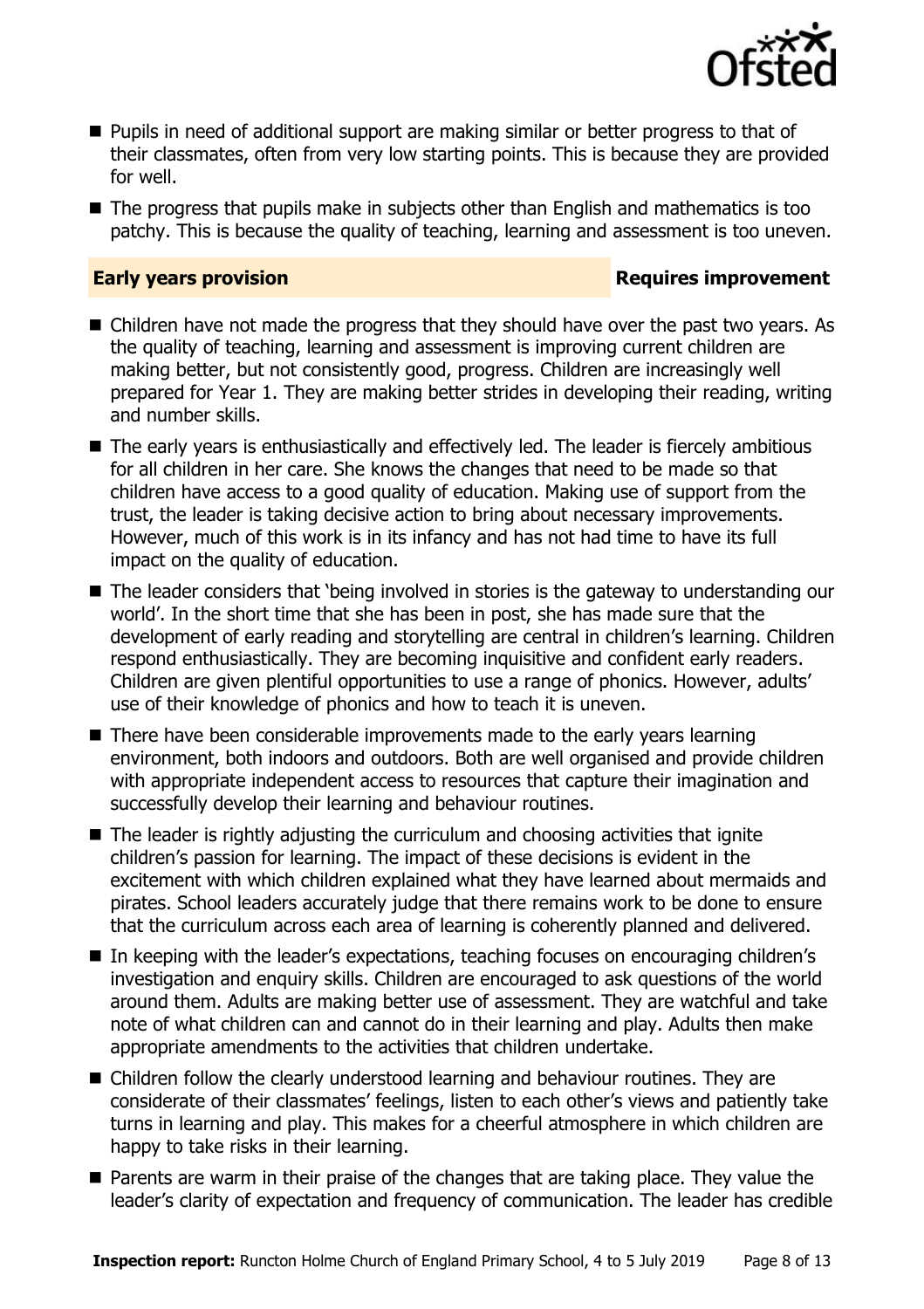

plans to involve parents further in their children's learning, in particular phonics and early reading.

■ Children are safe and well cared for. All statutory requirements for keeping children safe are met.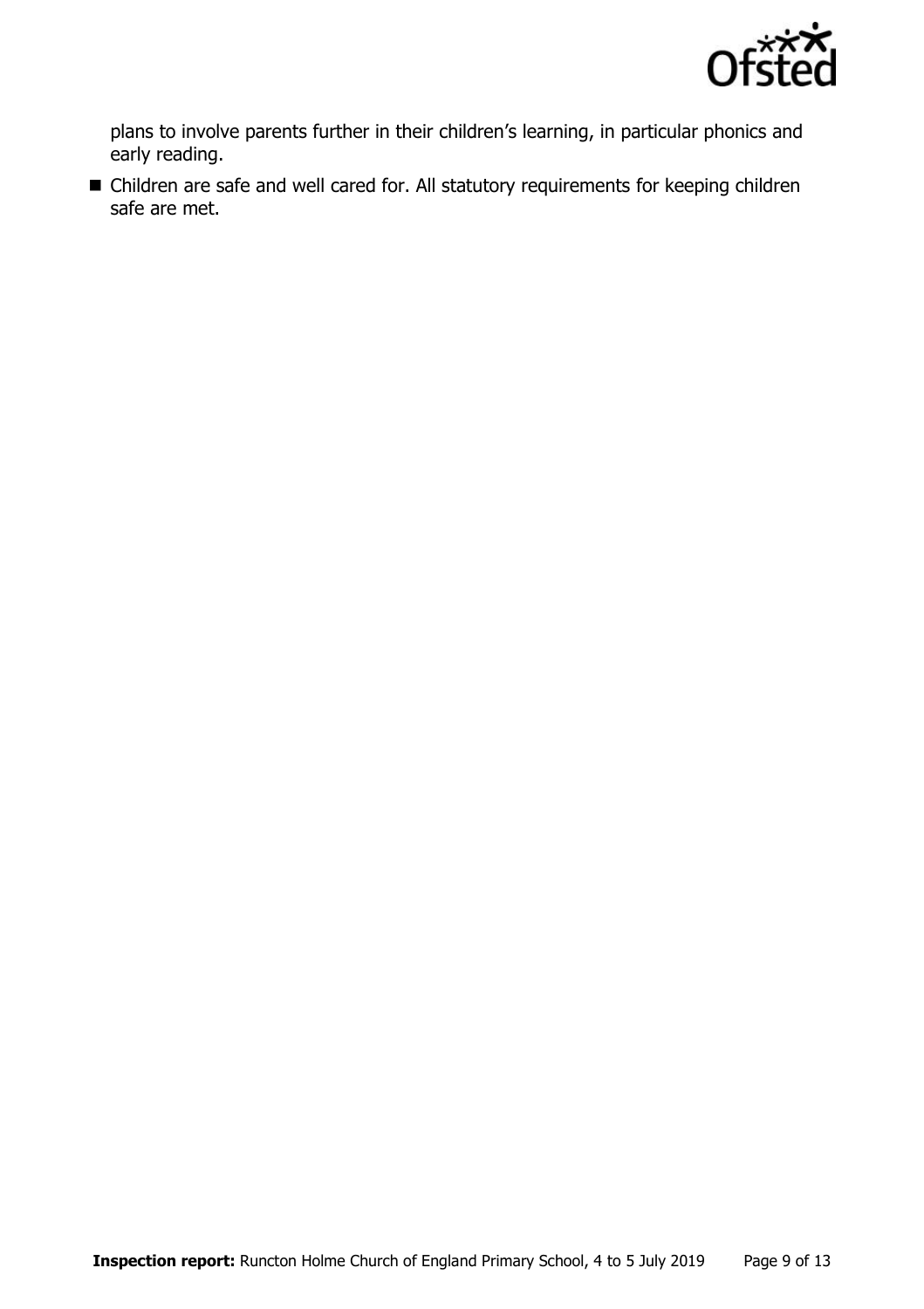

# **School details**

| Unique reference number | 141228         |
|-------------------------|----------------|
| Local authority         | <b>Norfolk</b> |
| Inspection number       | 10084065       |

This inspection was carried out under section 8 of the Education Act 2005. The inspection was also deemed a section 5 inspection under the same Act.

| Type of school                      | Primary                          |
|-------------------------------------|----------------------------------|
| School category                     | Academy sponsor-led              |
| Age range of pupils                 | $4$ to $11$                      |
| <b>Gender of pupils</b>             | Mixed                            |
| Number of pupils on the school roll | 41                               |
| Appropriate authority               | Board of trustees                |
| Chair                               | <b>Andrew Read</b>               |
| Headteacher                         | Emma Zeil                        |
| Telephone number                    | 01553 810 394                    |
| Website                             | www.holycrossfederation.org.uk   |
| <b>Email address</b>                | head@runctonholme.norfolk.sch.uk |
| Date of previous inspection         | 11 to 12 October 2017            |

#### **Information about this school**

- When Runcton Holme Primary School was inspected in October 2017, it was judged to require special measures. Subsequently, the school was inspected on one occasion. At the previous monitoring inspection, leaders and managers were judged to be taking effective action towards the removal of special measures.
- The school is considerably smaller than the average-sized primary school.
- The school is one of two schools in the Holy Cross Federation. The executive headteacher works across both schools. There is one local governing body across both schools. Staff from each school share the responsibility for leading and managing some areas of the schools' work, such as provision for SEND.
- Both schools are part of the Diocese of Ely Multi-Academy Trust. The local governing body reports to the trust.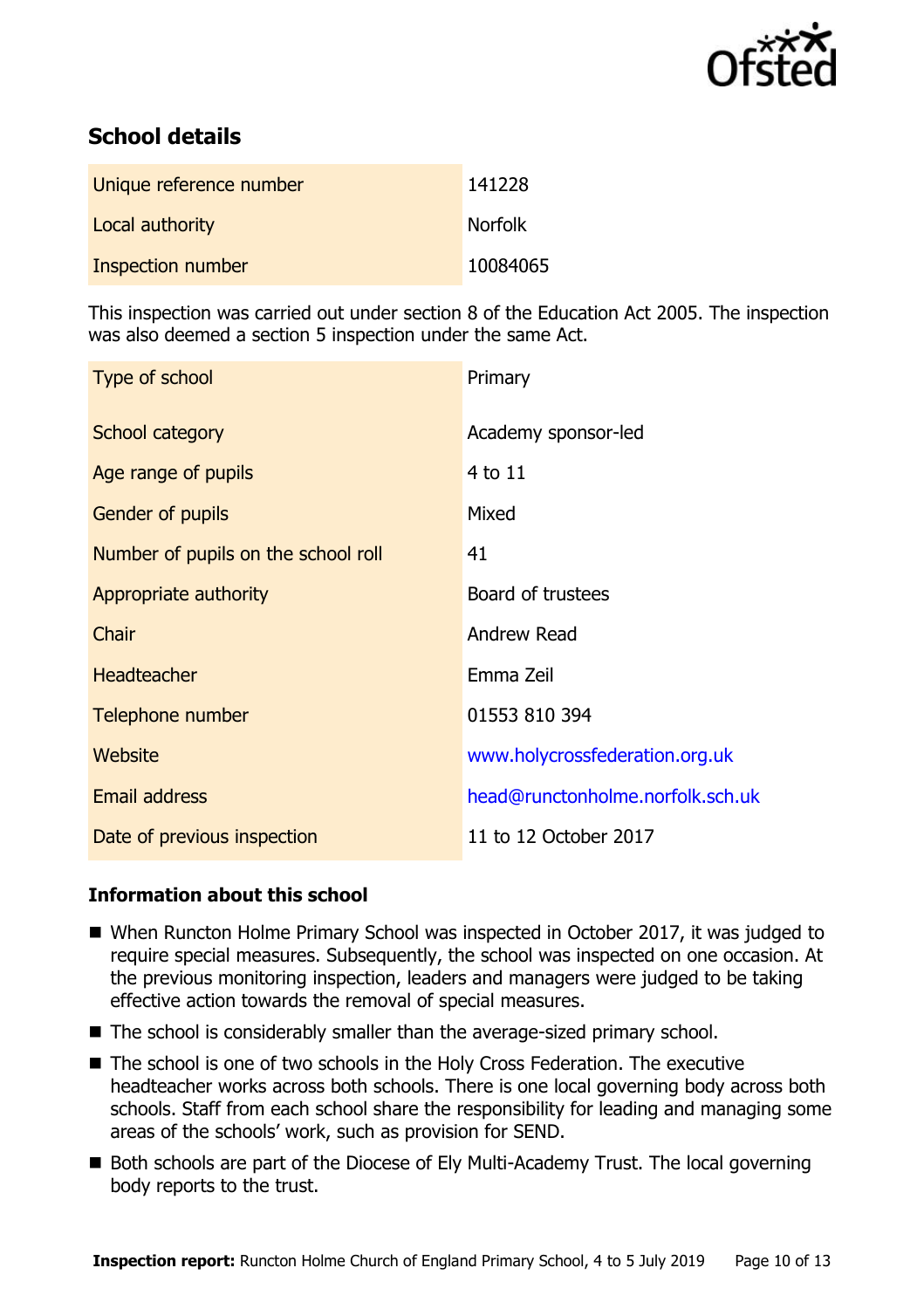

- The large majority of pupils are of White British heritage.
- The proportion of disadvantaged pupils is lower than that typically found in primary schools.
- The school educates higher proportions of pupils with SEND than the average primary school.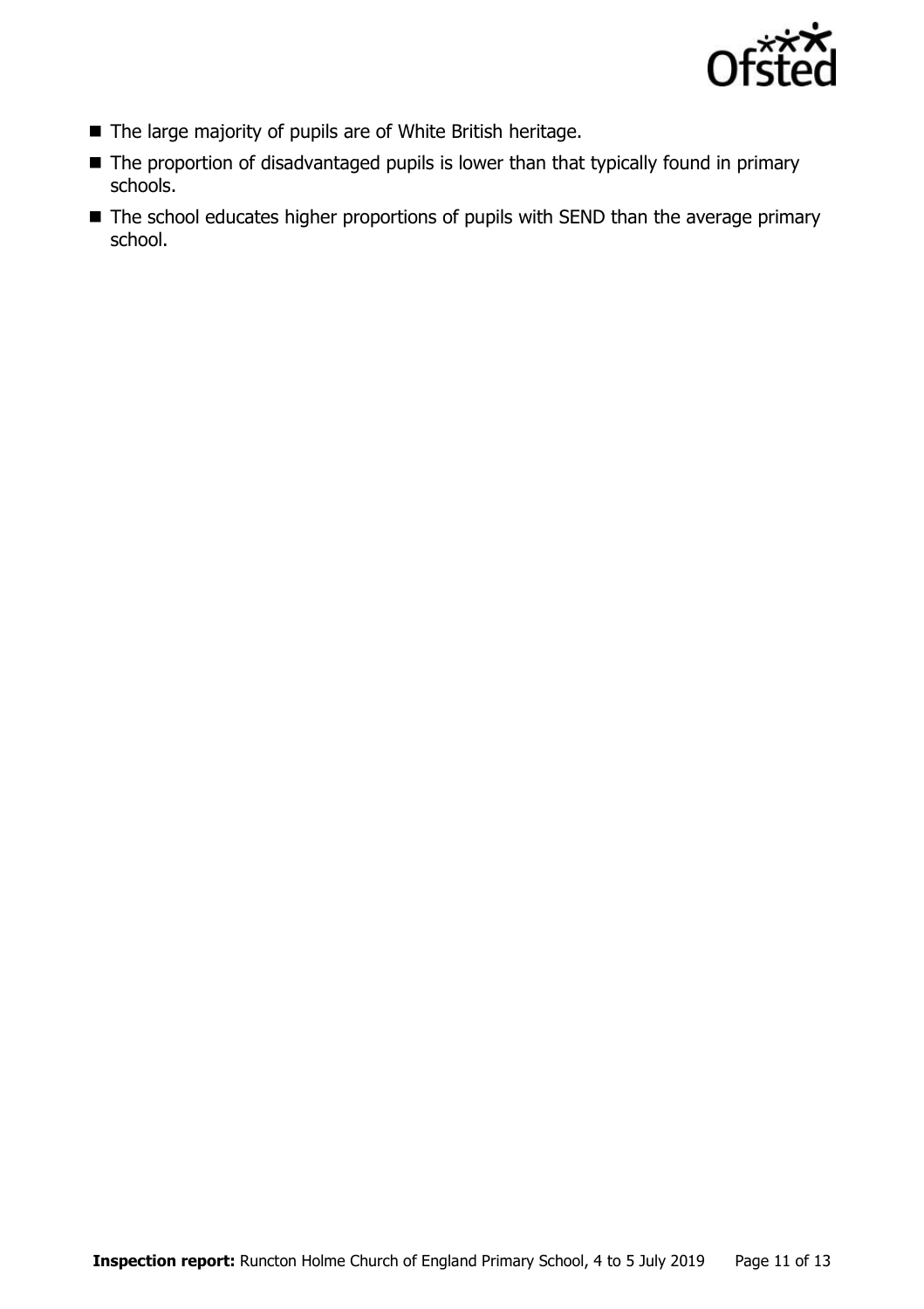

# **Information about this inspection**

- The inspector observed learning in each classroom on more than one occasion. In total, the inspector visited 10 lessons. The executive headteacher accompanied the inspector in each of these visits. Together, the executive headteacher and inspector scrutinised the large majority of pupils' work in each key stage. The inspector looked at a sample of pupils' work with the lead teacher for English and also with the lead teacher for SEND.
- The inspector heard a group of pupils read.
- The inspector observed and spoke with pupils at playtime and lunchtime.
- Meetings were held with: two separate groups of pupils; the executive headteacher; all teachers and teaching assistants; the office manager; two governors; the lead teacher for SEND and one teaching assistant; the lead teacher for English; and a representative of the trust.
- The inspector also held a phone conversation with the chair of the governor body.
- The inspector scrutinised several documents. These included the school's selfevaluation document, Ofsted action plan (improvement plan), pupil premium reports, PE and sport premium reports, safeguarding records, information about pupils' attendance, achievement and behaviour, and minutes of meetings of the governing body.
- The inspector took account of the findings of an external review of the school's safeguarding arrangements, governors' visits to the school and the trust's review of the school's effectiveness.
- There were too few responses to Ofsted's online questionnaire, Parent View, to be analysed. This inspector considered the views expressed by parents spoken with at the start of the inspection, and those of the two parents who asked to speak with the inspector over the course of the inspection.
- Parent, pupil and staff surveys were not used during this inspection. The inspector analysed the findings from the school's own surveys of pupils' and parents' opinions.

#### **Inspection team**

John Lucas, lead inspector **Her Majesty's Inspector**